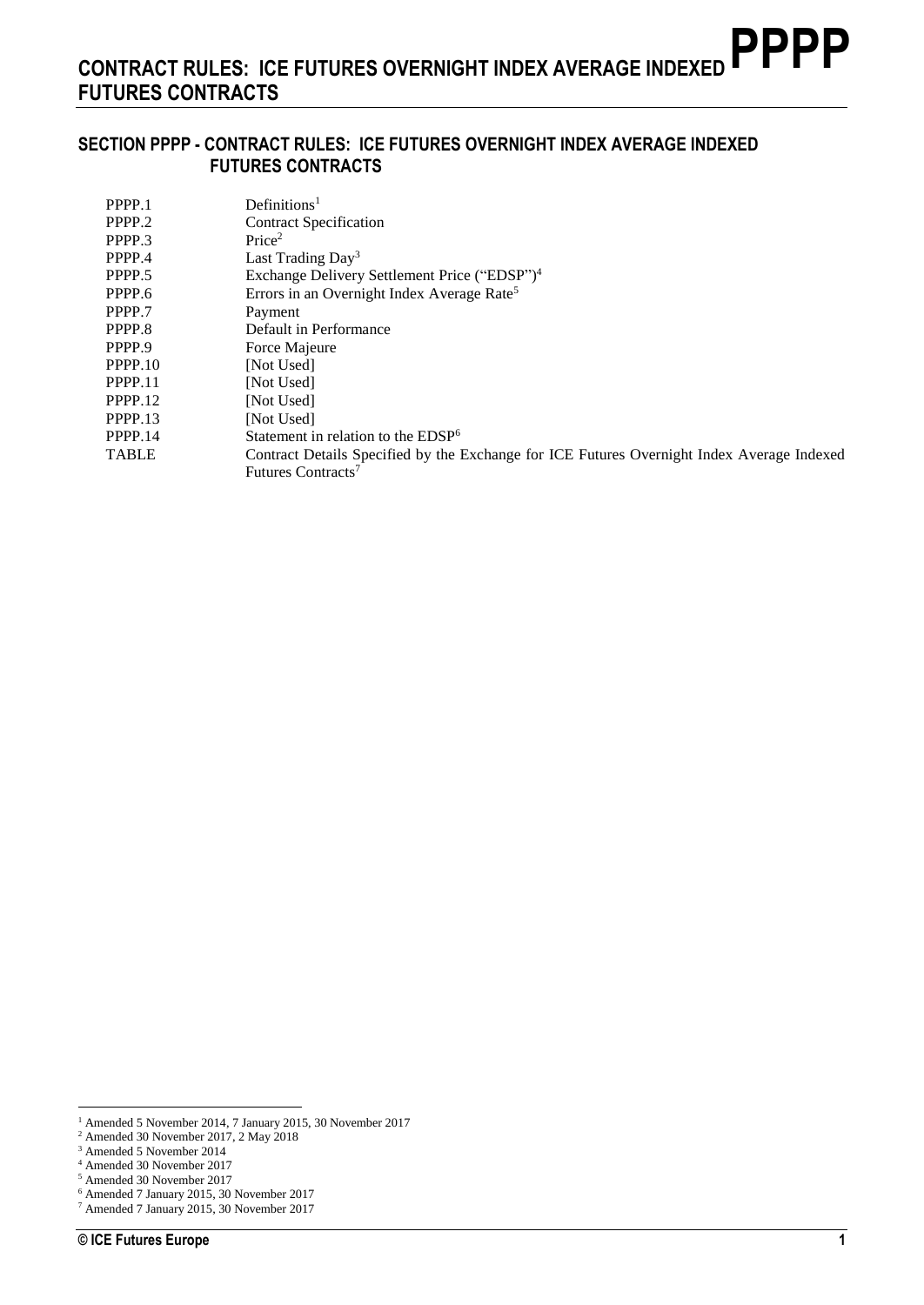### **PPPP.1 DEFINITIONS<sup>8</sup>**

- (a) Save as otherwise specified herein, words and phrases defined in the Regulations shall have the same meanings in these Contract Rules and in the Administrative Procedures.
- (b) In these Contract Rules and the Administrative Procedures:

| "Administrative Procedures" | means the administrative procedures at Rule QQQQ implemented by the<br>Exchange for the purposes of these Contract Rules.                                                                                                                                                                                                                                                                  |
|-----------------------------|--------------------------------------------------------------------------------------------------------------------------------------------------------------------------------------------------------------------------------------------------------------------------------------------------------------------------------------------------------------------------------------------|
| "Accrual Period"            | means the period for which quoted rates in the relevant Overnight Index<br>Average are included in the determination of the EDSP in respect of a<br>Contract in the Table Sections A, B and C., where the first day of the<br>Accrual Period is the first calendar day of the Delivery Month, and the<br>last day of the Accrual Period is the last calendar day of the Delivery<br>Month. |
| "Benchmark Administrator"   | means the organisation that is responsible for administering, governing<br>and publishing the relevant currency's OverNight Index Average.                                                                                                                                                                                                                                                 |
| "business day"              | means:                                                                                                                                                                                                                                                                                                                                                                                     |
|                             | (i) with respect to Sterling denominated contracts a day on which<br>commercial banks are open for general business in London                                                                                                                                                                                                                                                              |
|                             | (ii) with respect to Euro denominated contracts a day on which the Trans-<br>European Automated Real-Time Gross Settlement Express Transfer<br>(TARGET) System is open.                                                                                                                                                                                                                    |
| "Contract"                  | means a contract made expressly or impliedly under these Contract Rules<br>for the sale and purchase of one or more lots, and "registered Contract"<br>means a Contract registered by the Clearing House.                                                                                                                                                                                  |
| "delivery month"            | means each month specified by the Exchange as such pursuant to the<br>Regulations.                                                                                                                                                                                                                                                                                                         |
| "EDSP"                      | means the Exchange Delivery Settlement Price and has the meaning<br>attributed to it in Rule PPPP.5.                                                                                                                                                                                                                                                                                       |
| "EDSP Rate"                 | has the meaning attributed to it in Rule PPPP.5(b).                                                                                                                                                                                                                                                                                                                                        |
| "EONIA"                     | means the Euro OverNight Index Average, being a weighted average rate<br>of interest of euro-denominated overnight unsecured lending transactions<br>in the inter-bank market calculated on each business day by the European<br>Central Bank.                                                                                                                                             |
| "EONIA rate"                | means a rate computed by the European Central Bank in respect of<br>EONIA on a particular business day.-                                                                                                                                                                                                                                                                                   |
| "euro" and " $\epsilon$ "   | denote the single currency of the European Union introduced in<br>participating Member States pursuant to their participation in Economic<br>and Monetary Union in the European Union.                                                                                                                                                                                                     |

<sup>8</sup> Amended 05 November 2014, 7 January 2015, 30 November 2017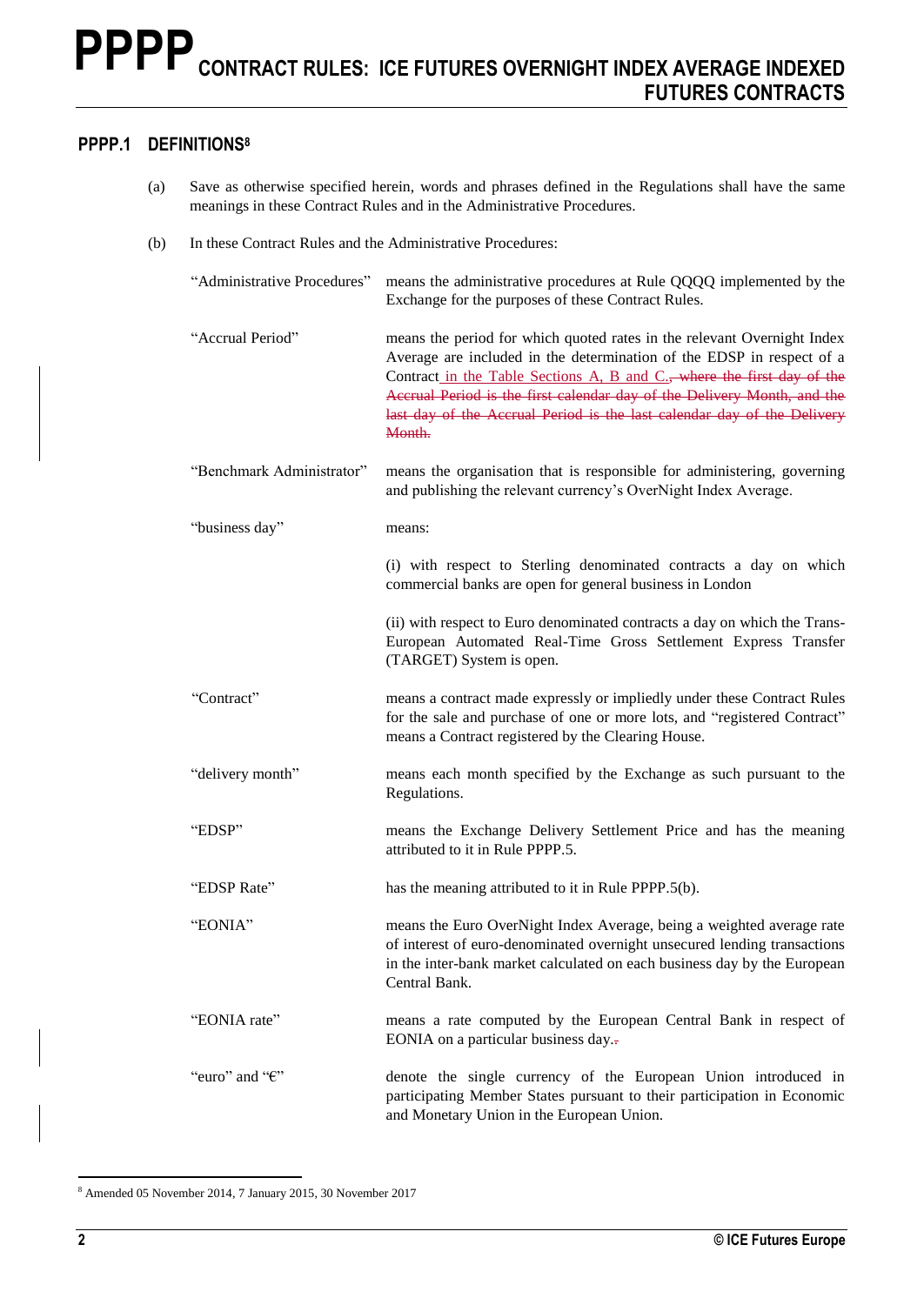| "First Accrual Day"            | means the first day in the Accrual Period for the Contracts in the Table<br>Sections A, B and C. With respect to the Contract in Table Section C this<br>also denotes the nomenclature for the Contract Delivery Month. |
|--------------------------------|-------------------------------------------------------------------------------------------------------------------------------------------------------------------------------------------------------------------------|
| "Last Accrual Day"             | means the last day in the Accrual Period for the Contracts in the Table<br>Sections A, B and C.                                                                                                                         |
| "Last Trading Day"             | means, in respect of a delivery month, the last business day in the<br>calendar month (subject to Rule PPPP.4).                                                                                                         |
| " $10t$ "                      | means the unit of trading in respect of a Contract.                                                                                                                                                                     |
| "OverNight Index Average"      | means the average rate of interest of overnight unsecured lending<br>transactions in the inter-bank market calculated on each business day by<br>the relevant -Benchmark Administrator in the relevant currency.        |
| "OverNight Index Average rate" | means the EONIA rate or the SONIA rate, as the case may be.                                                                                                                                                             |
| "Member State"                 | means a member of the European Union.                                                                                                                                                                                   |
| "Settlement Day"               | means:                                                                                                                                                                                                                  |
|                                | (i)<br>-with respect to a Contract to which Section A in the Table<br>applies, the first business day after the Last Trading Day.                                                                                       |
|                                | (ii)<br>with respect to a Contract to which Section B in the Table<br>applies, the second business day after the Last Trading Day.                                                                                      |
| "SONIA"                        | means the Sterling OverNight Index Average as published by the<br>Benchmark Administrator or its agent;                                                                                                                 |
| "SONIA rate"                   | means a rate computed by the Benchmark Administrator or its agent with<br>respect to SONIA on a particular business day.                                                                                                |
| "Sterling" and "£"             | means the lawful currency of the United Kingdom;                                                                                                                                                                        |

(c) [Not used]

## **PPPP.2 CONTRACT SPECIFICATION**

(a) Each Contract shall be for one or more lots for the delivery month specified.

#### **PPPP.3 PRICE<sup>9</sup>**

<sup>9</sup> Amended 30 November 2017, 2 May 2018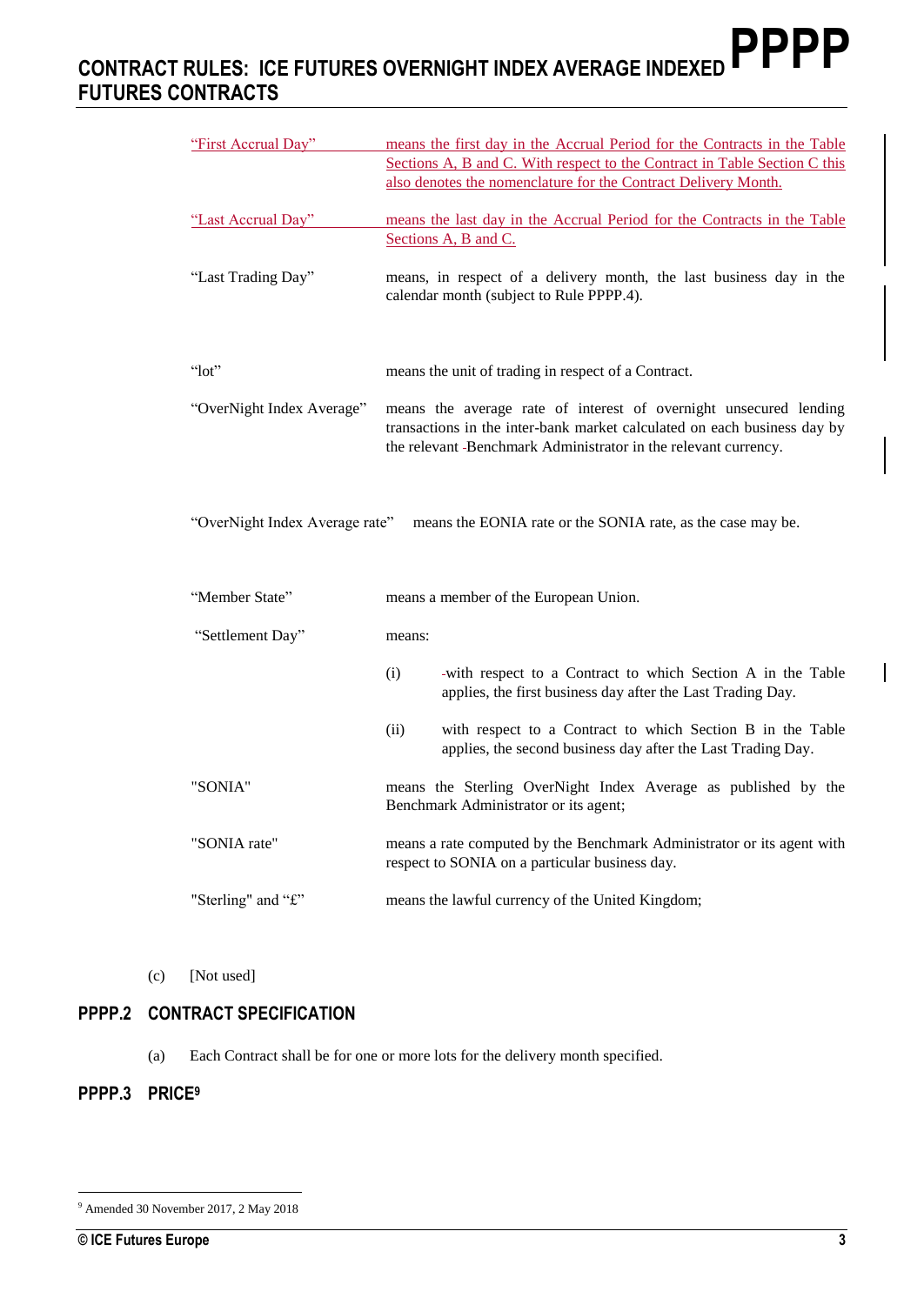- (a) Bids and offers shall be quoted in "Basis Points" and where the minimum price movement is a half Basis Point or quarter Basis Point as specified by the Exchange in the Table, half Basis Points and quarter Basis Points.
- (b) One Basis Point shall be 0.01 and shall have a value equal to the Basis Point value as specified by the Exchange in the Table.

#### **PPPP.4 LAST TRADING DAY<sup>10</sup>**

- (a) On the Last Trading Day:
	- (i) trading in Contracts for the relevant delivery month shall cease at such time as may be specified in the Administrative Procedures.
	- (ii) the Exchange shall calculate the EDSP for such Contracts in accordance with Rule PPPP.5.
- (b) If, at any time after the close of trading two business days prior to the day which would have been the Last Trading Day in respect of a delivery month, it becomes known to the Exchange that the day which would have been the Last Trading Day will not be a business day, then the business day immediately preceding such day shall become the Last Trading Day in respect of that delivery month and the Exchange shall publish a notice posted on the Market to that effect.

#### **PPPP.5 EXCHANGE DELIVERY SETTLEMENT PRICE ("EDSP") 11**

- (a) The EDSP shall be calculated by reference to a rate (the "EDSP Rate"), specified in or pursuant to this Rule PPPP.5, which shall be calculated by reference to the OverNight Index Average rate as calculated and published in respect of each business day during the Accrual Period.
- (b) Subject to Rule PPPP.5(c), the EDSP Rate shall be:
	- (i) In respect of the One Month EONIA Indexed Contract:

$$
EDSP Rate = \left[\frac{360}{N} \left\{ \prod_{i=1}^{x} (A_i) - 1 \right\} \right] \times 100
$$

where:

- $x =$  the number of EONIA rates determined in the Accrual Period.
- $N =$  the total number of calendar days in the Accrual Period; and
- $A_i =$  the overnight return factor in respect of the i<sup>th</sup> EONIA rate of the Accrual Period, determined as

 $\overline{a}$ <sup>10</sup> Amended 5 November 2014

<sup>&</sup>lt;sup>11</sup> Amended 30 November 2017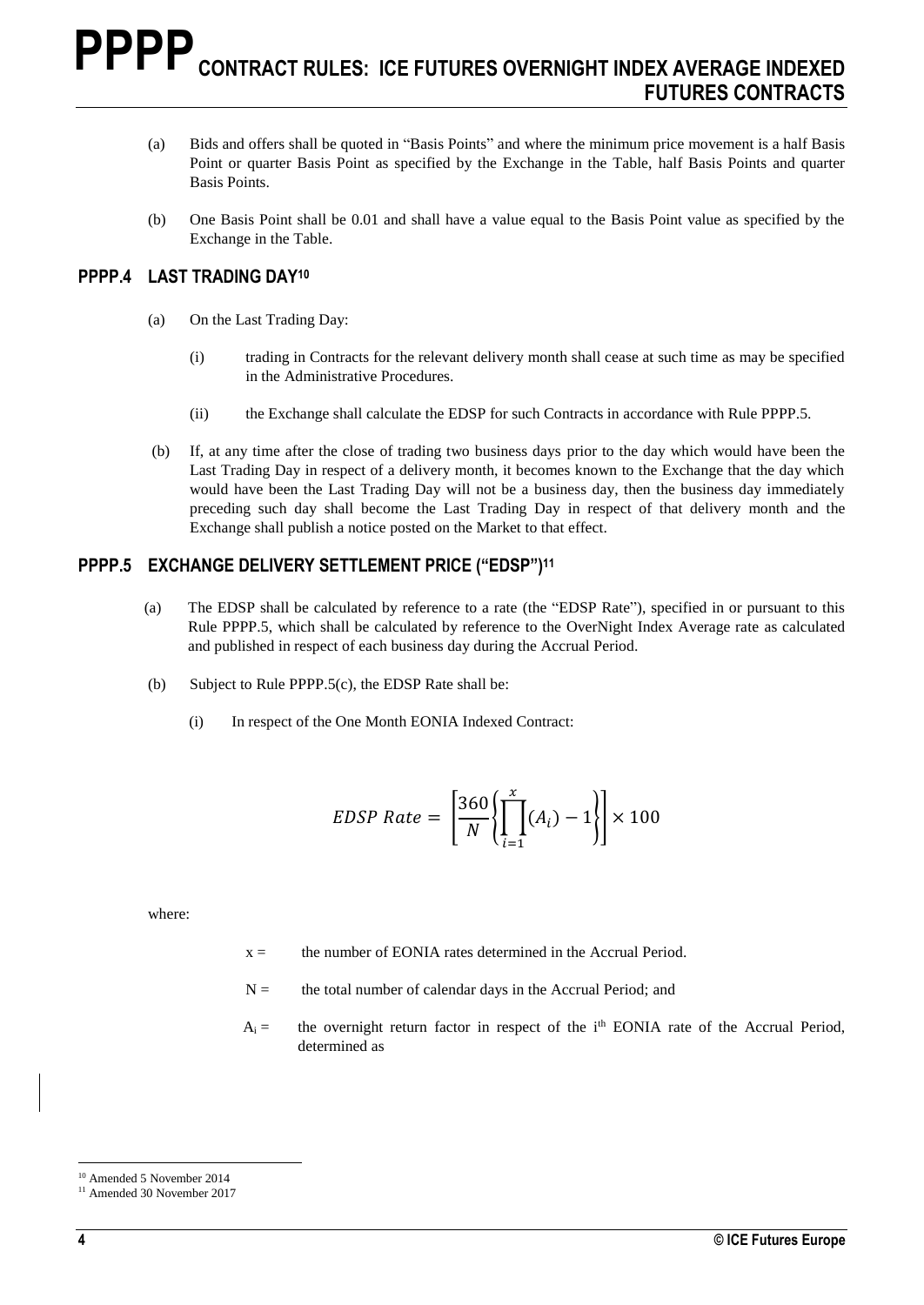$$
A_i = \left(1 + \frac{E_i \times d_i}{360}\right)
$$

and rounded to eight decimal places, where:

- $E_i =$  the i<sup>th</sup> EONIA rate of the Accrual Period, expressed in such a way that for a rate of  $51\%$ per annum,  $E_i = 0.0501$ .
- $d_i =$  the number of days that Ei is applied, such that  $d_i$  represents the number of calendar days between the day in respect of which the rate  $E_i$  is determined and the next day on which an EONIA rate is published.
- (ii) In respect of the One Month SONIA Indexed Contract the EDSP Rate shall be the arithmetic average of the daily SONIA rate for the delivery month:

$$
EDSP Rate = \left[\frac{\sum_{i=1}^{n} S_i}{N}\right] \times 100
$$

where:

- $S_i =$  the *i*<sup>th</sup> SONIA Rate of the Accrual Period, expressed in such a way that for a rate of 1% per annum,  $S_i=0.01$ .
- $N =$  the total number of calendar days in the Accrual Period; and

for calendar days on which the SONIA rate is not computed (e.g., Saturdays, Sundays and bank holidays) the rate shall be the rate determined on the most recent business day for which a rate was determined.

#### (iii) In respect of the Three Month SONIA Indexed Contract:

$$
EDSP Rate = \left[\frac{365}{N} \left\{ \prod_{i=1}^{x} (A_i) - 1 \right\} \right] \times 100
$$

where:

- $x =$  the number of SONIA rates determined in the Accrual Period.
- $N =$  the total number of calendar days in the Accrual Period; and
- $S_i =$  the overnight return factor in respect of the i<sup>th</sup> SONIA rate of the Accrual Period, determined as

$$
A_i = \left(1 + \frac{S_i \times d_i}{365}\right)
$$

and rounded to eight decimal places, where: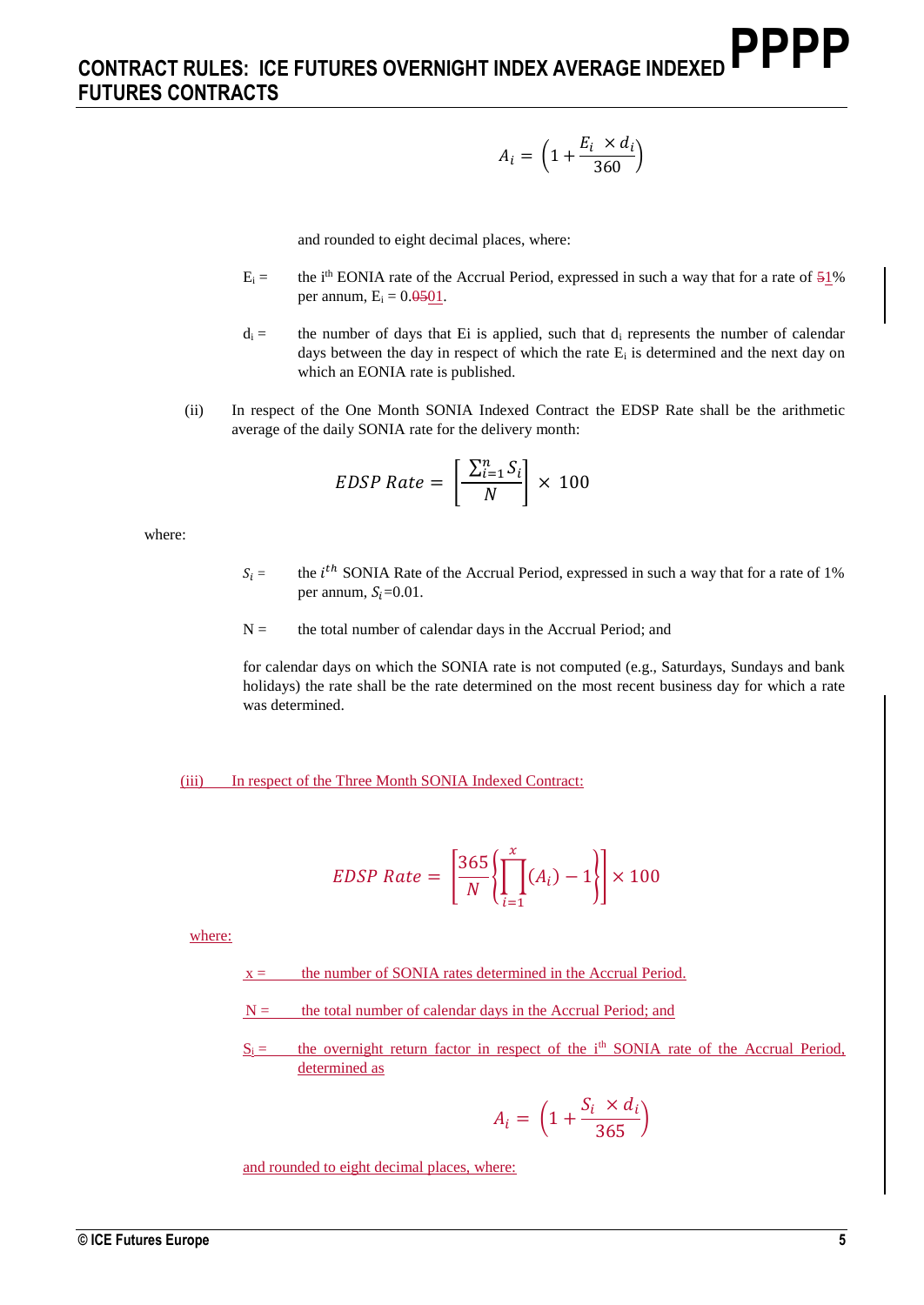$S_i =$  the i<sup>th</sup> SONIA rate of the Accrual Period, expressed in such a way that for a rate of 1% per annum,  $S_i = 0.01$ .

for calendar days on which the SONIA rate is not computed (e.g., Saturdays, Sundays and bank holidays) the rate shall be the rate determined on the most recent business day for which a rate was determined.

- (c) The Exchange may at its discretion resolve, prior to five business days prior to the commencement of the Accrual Period in respect of a delivery month, that the reference rate used to determine the EDSP Rate in accordance with Rule PPPP.5(b)(i),  $\&$ -PPPP.5(b)(ii) and PPPP.5(b)(iii) shall be a rate other than EONIA or SONIA respectively and subject always to the proviso that the EDSP rate shall be calculated with reference to over-night interest rates in the relevant currency, as the case may be, generally available in the interbank market during the Accrual Period. Any such determination by the Exchange shall be the subject of a notice posted on the Market.
- (d) The EDSP shall be a figure calculated in accordance with the formula:

 $100.00 - R$ 

where  $R =$  the EDSP Rate, save as provided in Rule PPPP.5(e).

- (e) With respect to PPPP.5(b)(i) where the EDSP Rate is not an exact multiple of 0.001, it will be rounded to the nearest 0.001 or, where the EDSP Rate is an exact uneven multiple of 0.0005, to the nearest lower 0.001. With respect to PPPP.5(b)(ii) where the EDSP Rate is not an exact multiple of 0.0001, it will be rounded to the nearest 0.0001 or, where the EDSP Rate is greater than or equal to 0.00005, it will be rounded up to the nearest 0.0001. With respect to PPPP.5(b)(iii) where the EDSP Rate is not an exact multiple of 0.0001, it will be rounded to the nearest 0.0001 or, where the EDSP Rate is greater than or equal to 0.00005, it will be rounded up to the nearest 0.0001.
- (f) The Exchange shall publish a provisional EDSP and the final EDSP at such times as are specified in the Administrative Procedures. The final EDSP shall be final and binding for all purposes.

#### **PPPP.6 ERRORS IN AN OVERNIGHT INDEX AVERAGE RATE<sup>12</sup>**

- (a) If not later than thirty minutes after the provisional EDSP for a particular delivery month is first published, any member of the Exchange notifies Exchange officials of, or there otherwise comes to the attention of Exchange officials, an alleged or apparent error in a relevant OverNight Index Average rate due to any cause whatsoever, then Exchange officials shall request the relevant Benchmark Administrator to investigate such alleged or apparent error. If the relevant Benchmark Administrator corrects a relevant OverNight Index Average rate affected thereby, Exchange officials shall calculate or re-calculate (as the case may be) the EDSP Rate and the EDSP in accordance therewith. No correction shall be accepted and no re-calculation of the EDSP Rate and EDSP shall be made by Exchange officials in respect of any error notified to Exchange officials or coming to their attention after the expiry of such thirty minute period.
- (b) No correction to an OverNight Index Average rate shall be accepted and no re-calculation of the EDSP shall be made other than as may be allowed for in Rule PPPP.6(a).

 $d_i =$  the number of days that Si is applied, such that  $d_i$  represents the number of calendar days between the day in respect of which the rate  $S_i$  is determined and the next day on which a SONIA rate is published.

 $\overline{a}$ <sup>12</sup> Amended 30 November 2017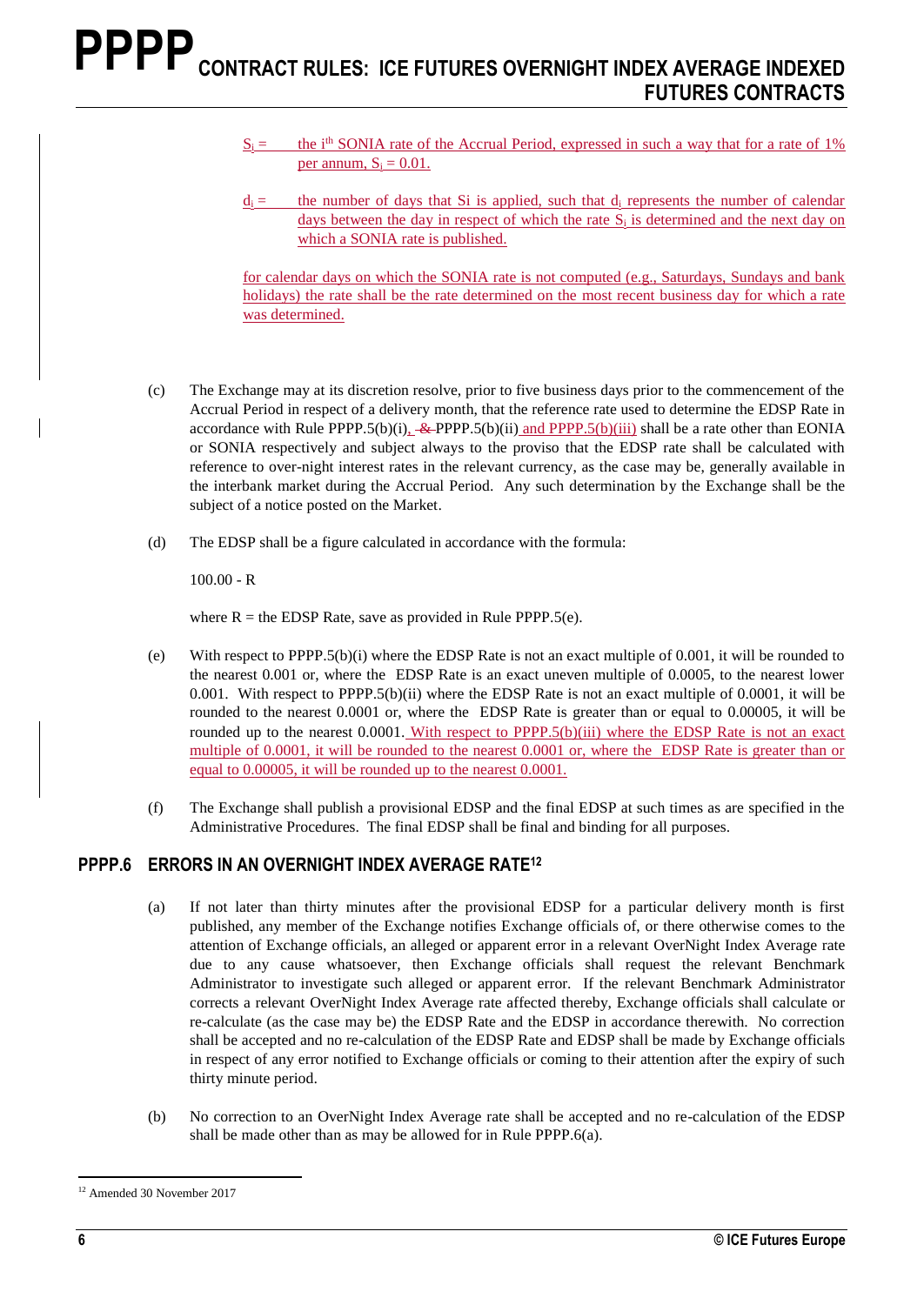(c) Neither the Exchange nor Exchange officials shall have any liability whatsoever in respect of any decision as to whether or not to correct an OverNight Index Average rate or as to the amount of any correction, or as to whether or not to re-calculate the EDSP.

### **PPPP.7 PAYMENT**

- (a) In respect of each lot comprised in a Contract the following payments shall be made by the time on the Settlement Day specified by the Exchange in the Administrative Procedures:
	- (i) where the EDSP exceeds the Contract price, payment by the Seller to the Clearing House or payment by the Clearing House to the Buyer, or both (as the case may require), and
	- (ii) where the Contract price exceeds the EDSP, payment by the Buyer to the Clearing House or payment by the Clearing House to the Seller, or both (as the case may require),

of an amount calculated by multiplying the difference in Basis Points between the EDSP and the Contract price by the value per lot of one Basis Point as specified in the Table.

#### **PPPP.8 DEFAULT IN PERFORMANCE**

- (a) A Buyer or Seller other than the Clearing House shall be in default in performance where:
	- (i) he fails to fulfil in accordance with these Contract Rules, the Regulations and the Administrative Procedures and the Clearing House Rules his obligations under a Contract by the time and in the manner prescribed; or
	- (ii) he fails to pay any sum due to the Clearing House in respect of a registered Contract by the time specified in these Contract Rules or in the Administrative Procedures or under the Regulations; or
	- (iii) in the reasonable opinion of the Clearing House he is otherwise in default.
- (b) Subject to the default rules of the Clearing House, in the event of a default in performance by a Buyer or a Seller in respect of a registered Contract, the Exchange shall, at the request of the Clearing House, forthwith fix a price for invoicing back and each lot in issue shall be invoiced back at that price. Such price may at the Exchange's absolute discretion take account of any compensation that the Exchange may consider should be paid by or to the Buyer or Seller, as applicable.

#### **PPPP.9 FORCE MAJEURE**

(a) Subject to any steps taken at any time by the Exchange under emergency powers in the Regulations and subject to the default rules of the Clearing House, a Seller or a Buyer shall be liable to perform his obligations in respect of a lot comprised in a Contract by the due time therefor, notwithstanding that he may be or is likely to be prevented from so doing by any event beyond his reasonable control including without limitation, any act of God, strike, lockout, war, armed conflict, use of force by authority of the United Nations, fire, riot or civil commotion, combination of workmen, act of terrorism, breakdown of machinery, unavailability or restriction of computer or data processing facilities or energy supplies or bank transfer systems.

#### **PPPP.10 [NOT USED]**

#### **PPPP.11 [NOT USED]**

#### **PPPP.12 [NOT USED]**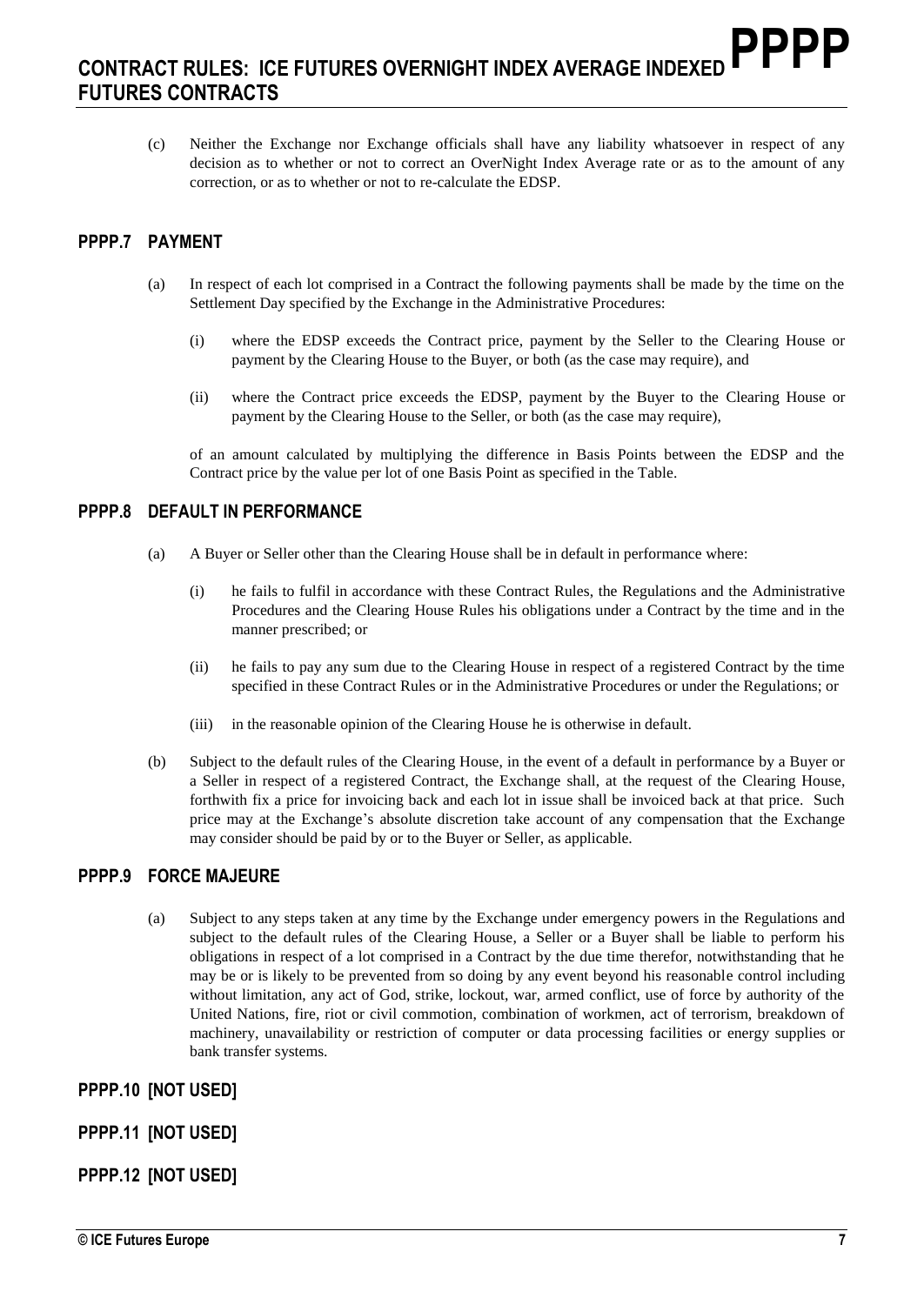## **PPPP.13 [NOT USED]**

### **PPPP.14 STATEMENT IN RELATION TO THE EDSP<sup>13</sup>**

(a) The Exchange draws the following statement to the attention of potential users of its One Month EONIA Indexed Contract. Members should ensure that their clients are made aware of the statement.

"Statement in relation to the EDSP

The Exchange Delivery Settlement Price ("EDSP") of the One Month EONIA Indexed Contract is calculated on the basis of the relevant EONIA rates as described in the relevant Contract Rule. Potential users of the One Month EONIA Indexed Contract made available on ICE Futures Europe should familiarise themselves with the relevant Contract Rules of the One Month EONIA Indexed Contract. Potential users should note that, whilst the relevant EONIA rates are publicly available, the detailed calculation procedures in relation to those rates are not published.

Potential users should be aware that EONIA rates to be used in the calculation of a final EDSP will be amended only where the Benchmark Administrator indicates to the Exchange that there is an error in such EONIA rates before the Exchange publishes that final EDSP. In that event, and subject to the relevant Contract Rules of the One Month EONIA Indexed Contract, the requisite corrections to all relevant EONIA rates will be made in order to calculate such final EDSP.

The contracts have a standardised basis point value so that, for hedging purposes, a calculation will need to be made in relation to the hedge ratio to take into account any mismatch between the standardised basis point value and the actual basis point value of the position being hedged, determined by the actual number of days in the accrual period."

(b) The Exchange draws the following statement to the attention of potential users of its One Month SONIA Indexed Contract and Three Month SONIA Indexed Contract (collectively "SONIA Indexed Contracts"). Members should ensure that their clients are made aware of the statement.

"Statement in relation to the EDSP

The Exchange Delivery Settlement Price ("EDSP") of the One Month-SONIA Indexed Contracts -is calculated on the basis of the relevant SONIA rates as described in the relevant Contract Rule. Potential users of the One Month-SONIA Indexed Contracts made available on ICE Futures Europe should familiarise themselves with the relevant Contract Rules\_-of the One Month-SONIA Indexed Contracts. Potential users should note that, whilst the relevant SONIA rates are publicly available, the detailed calculation procedures in relation to those rates are not published.

Potential users should be aware that SONIA rates to be used in the calculation of a final EDSP will be amended only where the Benchmark Administrator indicates to the Exchange that there is an error in such SONIA rates before the Exchange publishes that final EDSP. In that event, and subject to the relevant Contract Rules of the One Month respective SONIA Indexed Contract, the requisite corrections to all relevant SONIA rates will be made in order to calculate such final EDSP.

The contracts have a standardised basis point value so that, for hedging purposes, a calculation will need to be made in relation to the hedge ratio to take into account any mismatch between the standardised basis point value and the actual basis point value of the position being hedged, determined by the actual number of days in the accrual period."

<sup>13</sup> Amended 7 January 2015, 30 November 2017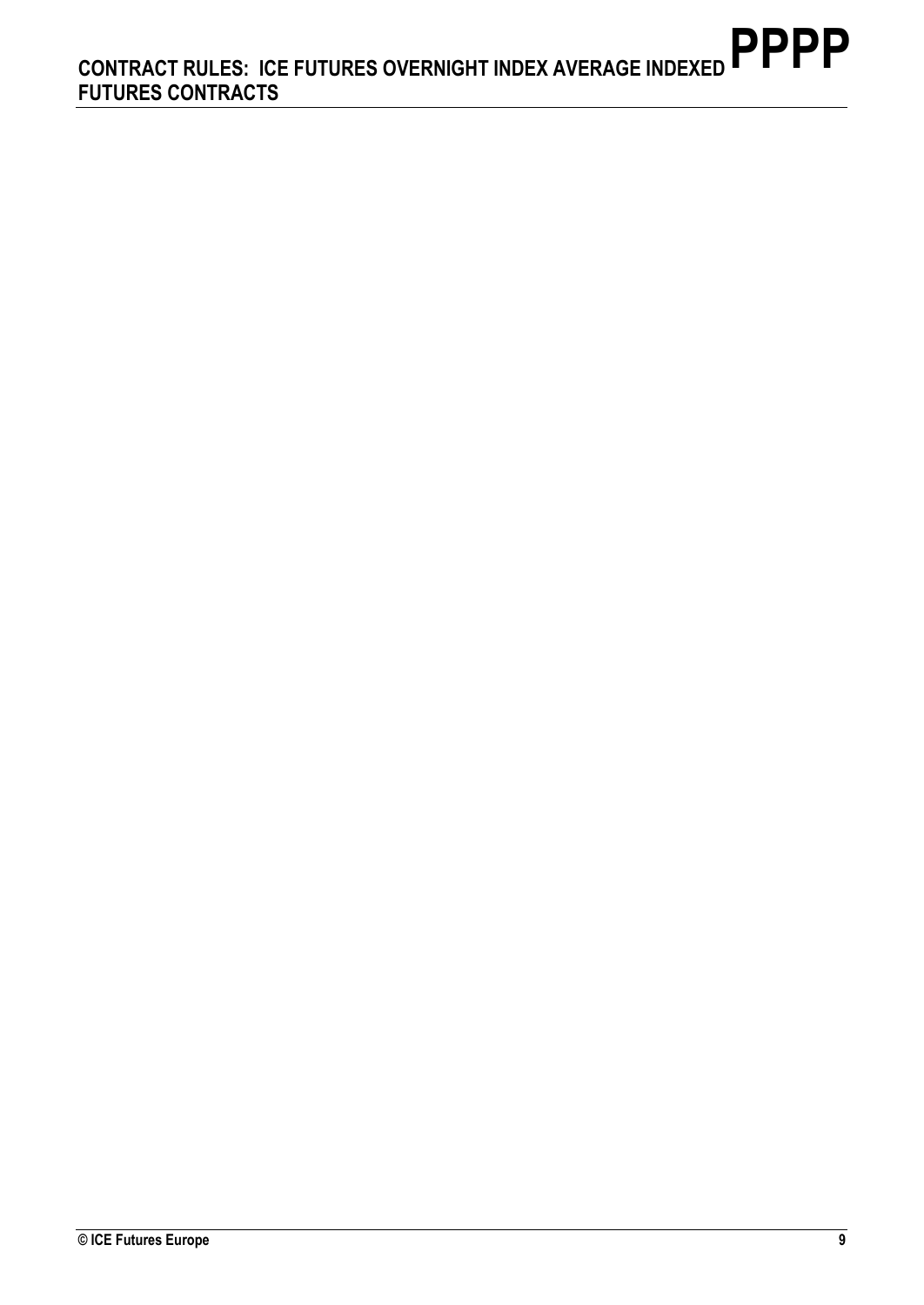#### **TABLE CONTRACT DETAILS SPECIFIED BY THE EXCHANGE FOR ICE FUTURES OVERNIGHT INDEX AVERAGE INDEXED FUTURES CONTRACTS<sup>14</sup>**

### **SECTION A:**

| Contract                                        | <b>One Month EONIA</b>                                                                                         |
|-------------------------------------------------|----------------------------------------------------------------------------------------------------------------|
|                                                 |                                                                                                                |
| Currency specified by the<br><b>Exchange</b>    | Euro $\epsilon$                                                                                                |
| Period specified by the<br><b>Exchange</b>      | One Month                                                                                                      |
| Unit of trading                                 | €3,000,000                                                                                                     |
| <b>Delivery months</b>                          | All calendar months                                                                                            |
| No. of delivery months<br>available for trading | A maximum of twenty four consecutive months                                                                    |
| <b>Basis Point value</b> <sup>15</sup>          | €25.00                                                                                                         |
|                                                 | per lot                                                                                                        |
| <b>Minimum price movement</b><br>(Value)        | Front delivery month: Quarter Basis Point $(6.25)$<br>All other delivery months: Half Basis Point ( $E$ 12.50) |
| <b>Minimum EDSP Price</b><br><b>Increment</b>   | 0.001%                                                                                                         |
| <b>Quotation</b>                                | $100.00$ minus                                                                                                 |
|                                                 | rate of interest                                                                                               |
| <b>First Accrual Day</b>                        | The first calendar day of the Delivery Month                                                                   |
| <b>Last Accrual Day</b>                         | The last calendar day of the Delivery Month                                                                    |
| <b>Last Trading Day</b>                         | Last Business Day of the Calendar Month                                                                        |
| <b>Interest rate basis</b>                      | Actual days/360                                                                                                |
|                                                 |                                                                                                                |

 $\overline{a}$ <sup>14</sup> Amended 7 January 2015, 30 November 2017, 2 May 2018

<sup>&</sup>lt;sup>15</sup> A one Basis Point change in price has a value equal to the Basis Point value. In respect of Contracts for a one month period, this is equal to the change in gross interest on the unit of trading for 30 days resulting from a 0.01% change in the interest rate i.e. Basis Point value =  $\frac{0.01}{100} \times \frac{30}{360} \times$  Unit of trading. 100 30 360  $\frac{.01}{.02} \times \frac{30}{200} \times$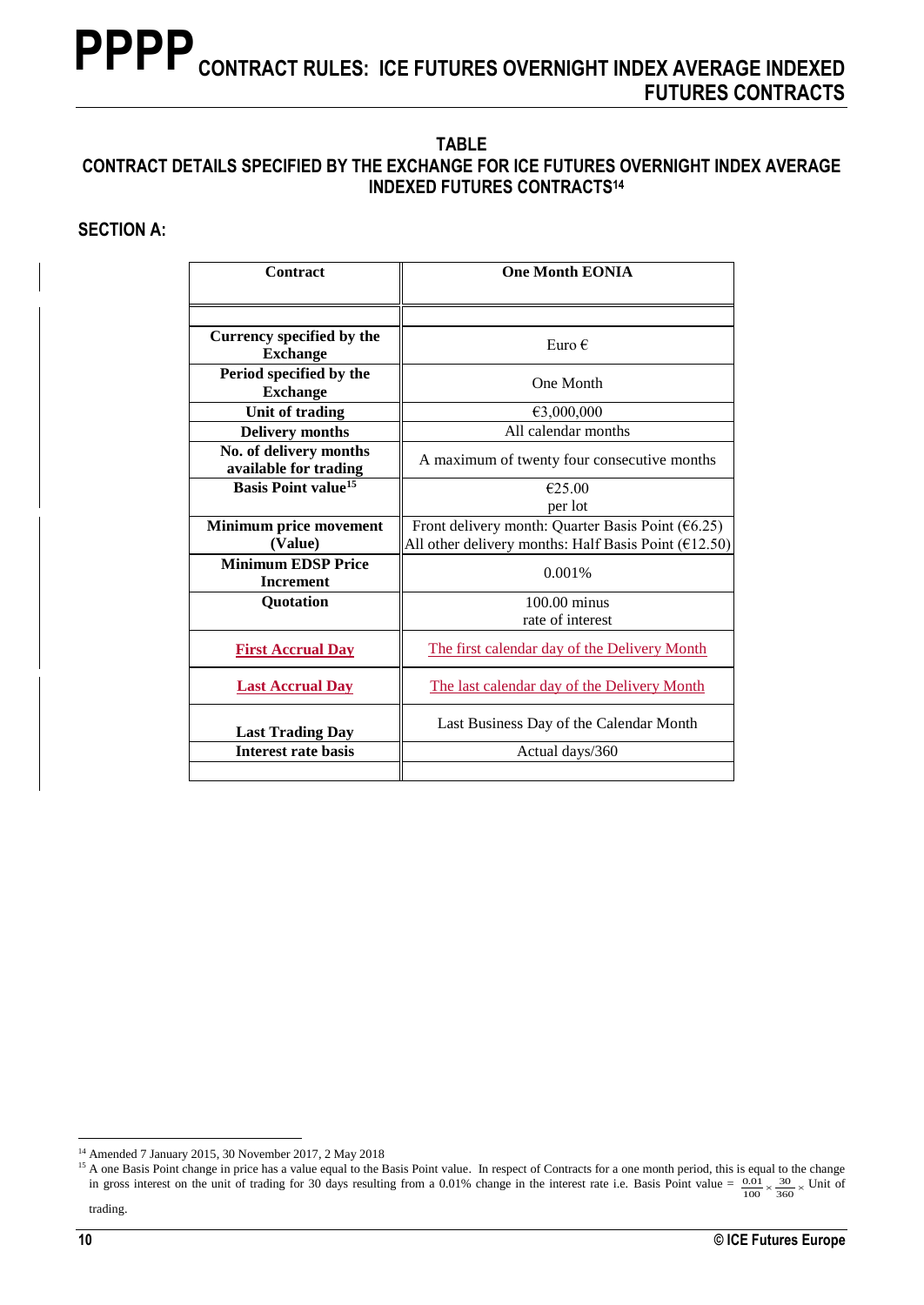### **SECTION B:**

| Contract                                     | <b>One Month SONIA</b>                              |
|----------------------------------------------|-----------------------------------------------------|
|                                              |                                                     |
| Currency specified by the<br><b>Exchange</b> | Sterling £                                          |
| Period specified by the<br><b>Exchange</b>   | One Month                                           |
| Unit of trading                              | £3,000,000                                          |
| <b>Delivery months</b>                       | All calendar months                                 |
| No. of delivery months                       | A maximum of twenty four consecutive months         |
| available for trading                        |                                                     |
| <b>Basis Point value</b> <sup>16</sup>       | £25.00                                              |
|                                              | per lot                                             |
| <b>Minimum price movement</b>                | Front delivery month Quarter Basis Point $(f6.25)$  |
| (Value)                                      | All other delivery months Half Basis Point (£12.50) |
| <b>Minimum EDSP Price</b>                    | 0.0001%                                             |
| <b>Increment</b>                             |                                                     |
| <b>Quotation</b>                             | $100.00$ minus                                      |
|                                              | rate of interest                                    |
| <b>First Accrual Day</b>                     | The first calendar day of the Delivery Month        |
| <b>Last Accrual Day</b>                      | The last calendar day of the Delivery Month         |
| <b>Last Trading Day</b>                      | Last Business Day of the Calendar Month             |
| <b>Interest rate basis</b>                   | Actual days/365F                                    |
|                                              |                                                     |

<sup>&</sup>lt;sup>16</sup> A one Basis Point change in price has a value equal to the Basis Point value. In respect of Contracts for a one month period, this is equal to the change in gross interest on the unit of trading for a calendar month resulting from a 0.01% change in the interest rate i.e. Basis Point value  $=\frac{0.01}{4.00}$  $\frac{0.01}{100} \times \frac{1}{11}$  $rac{1}{12}$   $\times$ Unit of Trading.